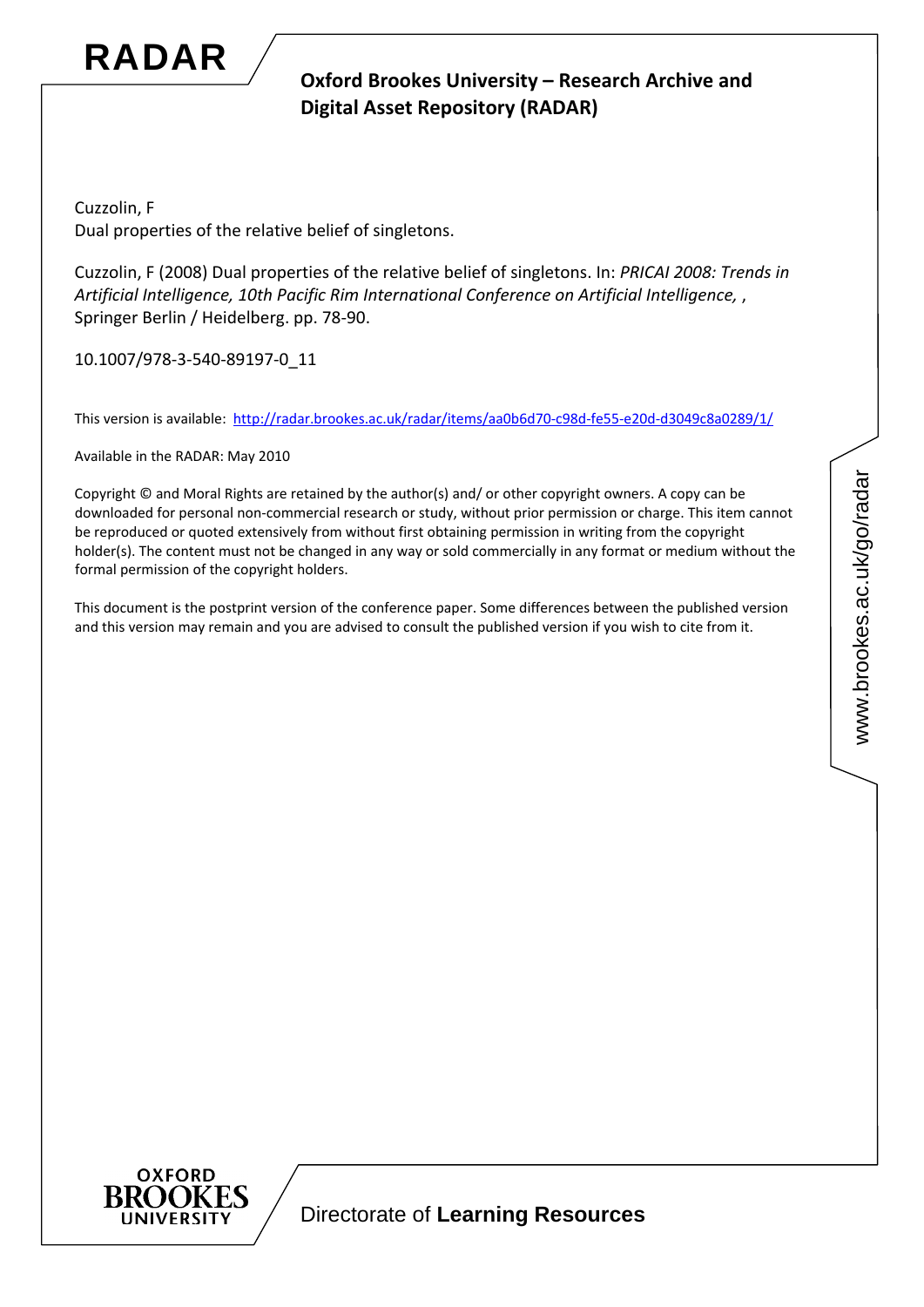# Dual properties of the relative belief of singletons

Fabio Cuzzolin Fabio.Cuzzolin@inrialpes.fr

INRIA Rhone-Alpes

Abstract. In this paper we prove that a recent Bayesian approximation of belief functions, the relative belief of singletons, meets a number of properties with respect to Dempster's rule of combination which mirrors those satisfied by the relative plausibility of singletons. In particular, its operator commutes with Dempster's sum of plausibility functions, while perfectly representing a plausibility function when combined through Dempster's rule. This suggests a classification of all Bayesian approximations into two families according to the operator they relate to.

## 1 Introduction: A new Bayesian approximation

The theory of evidence (ToE) [1] extends classical probability theory through the notion of belief function (b.f.), a mathematical entity which independently assigns probability values to sets of possibilities rather than single events. A belief function  $b: 2^{\Theta} \to [0, 1]$  on a finite set ("frame")  $\Theta$  has the form  $b(A) =$  $\sum_{B \subseteq A} m_b(B)$  where  $m_b : 2^{\Theta} \to [0, 1]$ , is called "basic probability assignment"<br>(b.p.a.), and meets normalization  $\sum_{A \subseteq \Theta} m_b(A) = 1$  and positivity  $m_b(A) \ge 0$  $\forall A \subseteq \Theta$  axioms. Events associated with non-zero basic probabilities are called "focal elements". A b.p.a. can be uniquely recovered from a belief function through Moebius inversion:

$$
m_b(A) = \sum_{B \subseteq A} (-1)^{|A-B|} b(B). \tag{1}
$$

As probability measures or *Bayesian* belief functions are just a special class of b.f.s (for which  $m(A) = 0$  when  $|A| > 1$ ), the relation between beliefs and probabilities plays a major role in the theory of evidence [2–6]. Tessem [7], for instance, incorporated only the highest-valued focal elements in his  $m_{klx}$  approximation. In Smets' "Transferable Belief Model" [8] beliefs are represented at credal level (as convex sets of probabilities), while decisions are made by resorting to a Bayesian belief function called pignistic transformation [9]. More recently, two new Bayesian approximations of b.f.s have been derived from purely geometric considerations [10] in the context of the geometric approach to the ToE.

Another classical approximation is based on the plausibility function (pl.f.)  $pl_b: 2^{\Theta} \rightarrow [0, 1]$ , where

$$
pl_b(A) \doteq 1 - b(A^c) = \sum_{B \cap A \neq \emptyset} m_b(B)
$$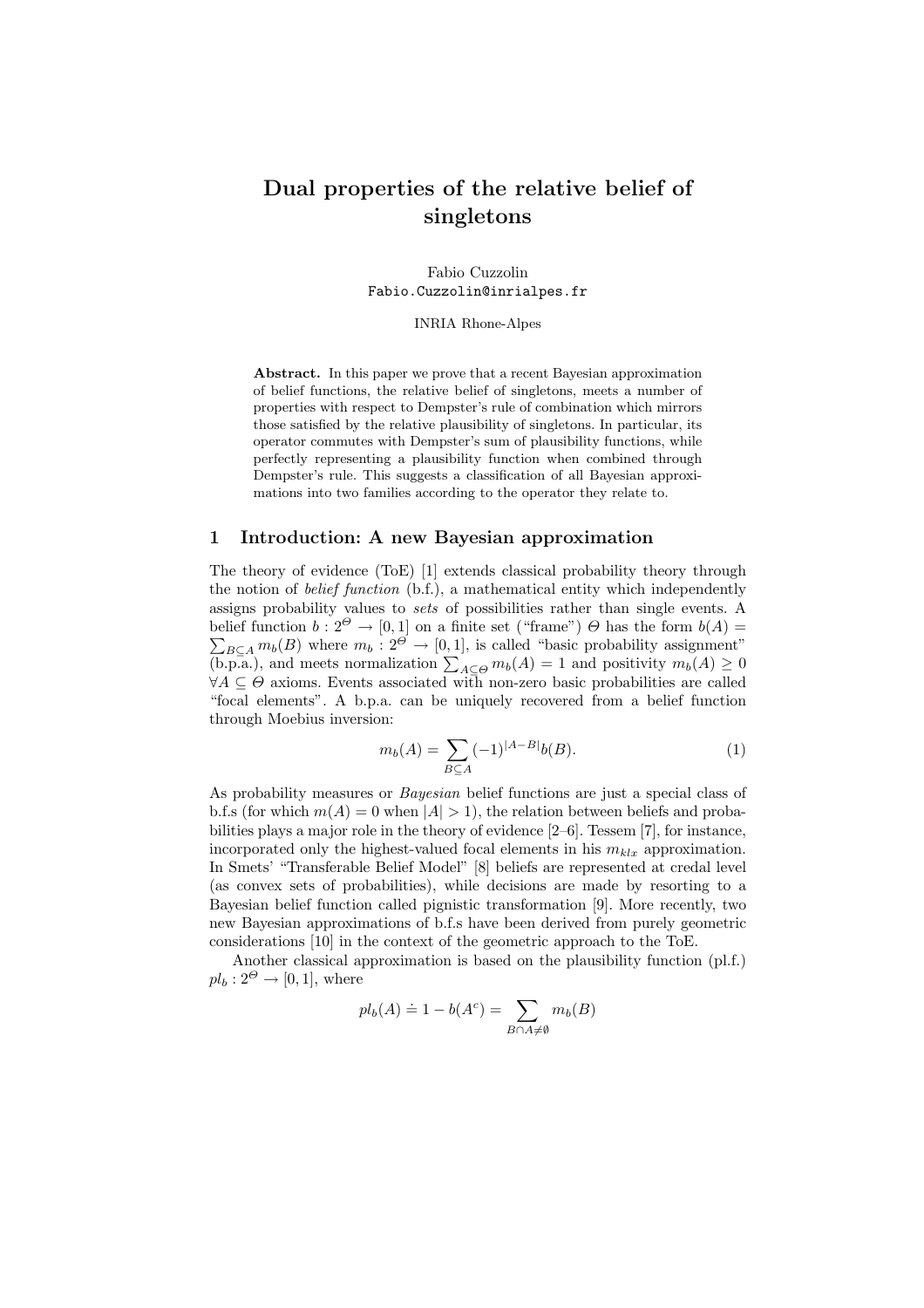represent of the evidence not against a proposition A. Voorbraak [11] proposed the so-called *relative plausibility of singletons* (rel.plaus.)  $pl<sub>b</sub>$  as the unique probability that, given a belief function b with plausibility  $pl<sub>b</sub>$ , assigns to each singleton  $x \in \Theta$  its normalized plausibility:

$$
\tilde{pl}_b(x) = \frac{pl_b(x)}{\sum_{y \in \Theta} pl_b(y)}.\tag{2}
$$

He proved that  $\tilde{pl}_b$  is a perfect representative of b when combined with other probabilities p through Dempster's rule  $\oplus$  [12]:  $\tilde{pl}_b \oplus p = b \oplus p$ . Its properties have been later discussed by Cobb and Shenoy [13].

Another Bayesian approximation based on normalizing the belief (instead of plausibility) values of singletons has been recently introduced [14]:

$$
\tilde{b}(x) \doteq \frac{b(x)}{\sum_{y \in \Theta} b(y)} = \frac{m_b(x)}{\sum_{y \in \Theta} m_b(y)}.\tag{3}
$$

(3) is called *relative belief of singletons*  $\tilde{b}$  (rel.bel.). Clearly  $\tilde{b}$  exists iff b assigns some mass to singletons:  $\overline{\phantom{a}}$ 

$$
\sum_{x \in \Theta} m_b(x) \neq 0. \tag{4}
$$

The different semantics and limitations of the relative belief of singletons have been studied by F. Cuzzolin [14]. In particular, rel.bel. provides a conservative estimate of the evidence supporting each singleton  $x \in \Theta$ , and can indeed be seen as the relative plausibility of a plausibility function.

## 1.1 Aim of the paper

On our side, in this paper we focus on the behavior of the relative belief of singletons with respect to evidence combination in the form of Dempster's combination rule. We prove that rel.bel. meets a number of properties with respect to Dempster's rule of combination which mirrors those satisfied by the relative plausibility of singletons (2). In particular: 1. its operator commutes with Dempster's sum of plausibility functions, and 2. rel.bel. perfectly represents a plausibility function when combined through Dempster's rule.

These results together with those holding for the relative plausibility suggest a clear subdivision of all Bayesian approximations in two families, related to Dempster's sum and affine combination respectively.

After briefly recalling the different semantics of the relative belief of singletons we summarize the properties of rel.plaus. with respect to Dempster's rule, whose dual we are going to prove here for  $b$ . To this purpose we introduce the notion of "pseudo belief functions", i.e. b.f.s which admit negative b.p.a.s, as the basic tool we need in the course of this work.

We prove that the relative belief operator commutes with respect to Dempster's combination of plausibility functions, and enjoys idempotence properties similar to those met by the relative plausibility. Analogously, convergence results for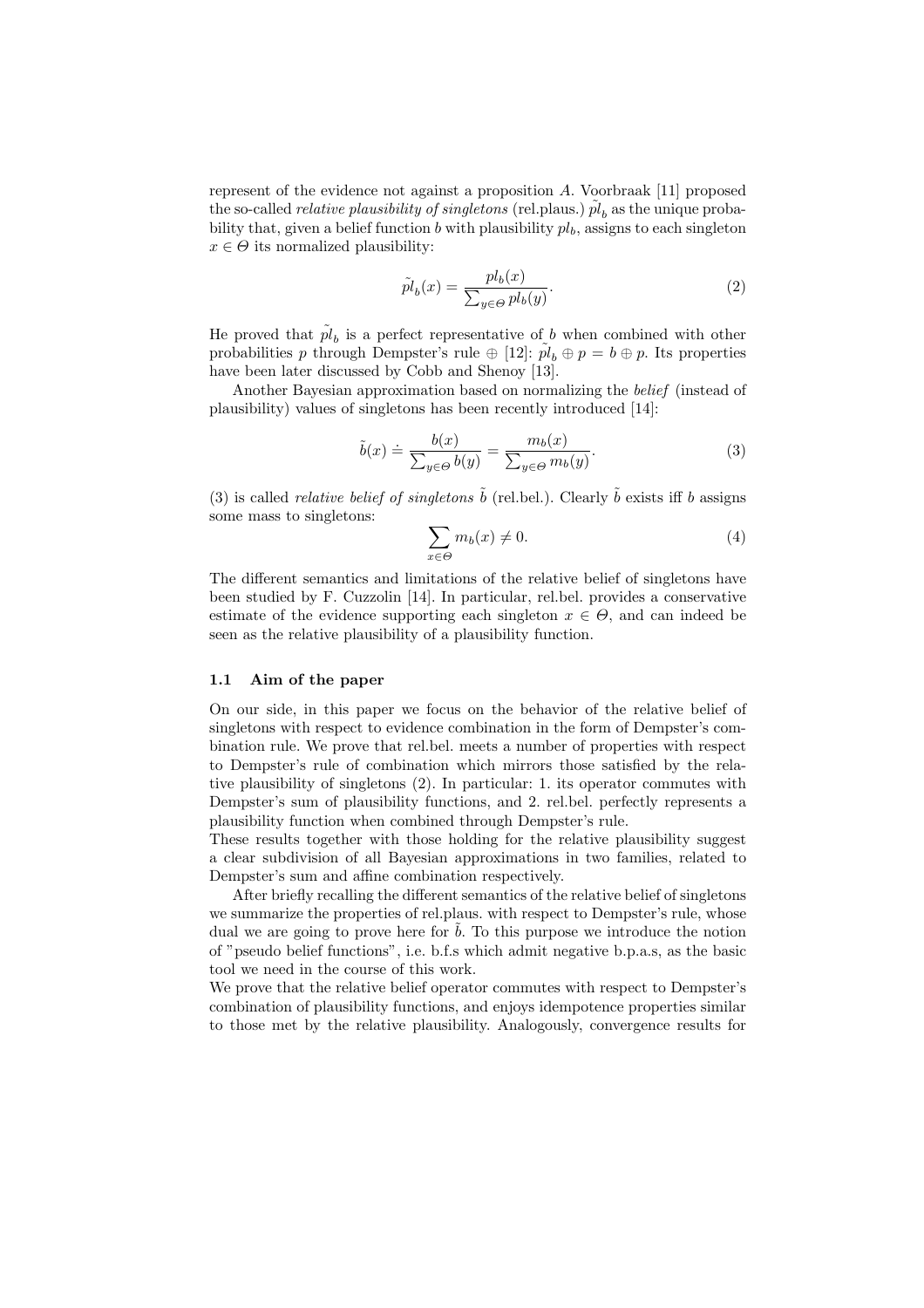rel.bel. can also be proven. In the last Section we prove that the relative belief of singletons perfectly represents the corresponding plausibility function  $pl<sub>b</sub>$  when combined with any probability through (extended) Dempster's rule.

## 2 Semantics of the relative belief of singletons

## 2.1 A conservative estimate

A first insight on the meaning of  $b$  comes from the original semantics of belief functions as constraints on the actual allocation of mass of an underlying unknown probability distribution. A focal element A with mass  $m_b(A)$  indicates that this mass can "float" around in  $A$  and be distributed arbitrarily between the elements of A. In this framework  $\tilde{pl}_b(2)$  can be interpreted as follows:

- for each singleton  $x \in \Theta$  the most optimistic hypothesis in which the mass of all  $A \supseteq \{x\}$  focuses on x is considered, yielding  $\{pl_b(x), x \in \Theta\};$
- this assumption, however, is contradictory as it is supposed to hold for all singletons (many of which belong to the same higher-size events);
- nevertheless, the obtained values are normalized to yield a Bayesian belief function.

 $\tilde{pl}_b$  is associated with the less conservative (but incoherent) scenario in which all the mass that can be assigned to a singleton is actually assigned to it.

The relative belief of singletons (3) has in turn the following interpretation in terms of mass assignments:

- for each singleton  $x \in \Theta$  the most *pessimistic* hypothesis in which only the mass of  $\{x\}$  itself actually focuses on x is considered, yielding  $\{b(x) =$  $m_b(x), x \in \Theta$ ;
- this assumption is also contradictory, as the mass of all higher-size events is not assigned to any singletons;
- the obtained values are again normalized.

Dually,  $\ddot{b}$  reflects the most conservative (but still not coherent) choice of assigning to x only the mass that the b.f. b (seen as a constraint) assures it belong to x, in perfect analogy to the case of rel.plaus.

One can argue that the existence of rel.bel. is subject to quite a strong condition (4). However it can be proven that the case in which  $\tilde{b}$  does not exist is indeed pathological, as it excludes a great deal of belief and probability measures [14].

## 2.2 Convergence under quasi-Bayesianity

A different angle on the utility of  $\tilde{b}$  comes from a discussion of what classes of b.f.s are "suitable" to be approximated by means of (3). As it only makes use of the masses of singletons, working with  $b$  requires storing  $n$  values to represent a belief function. As a consequence, the computational cost of combining new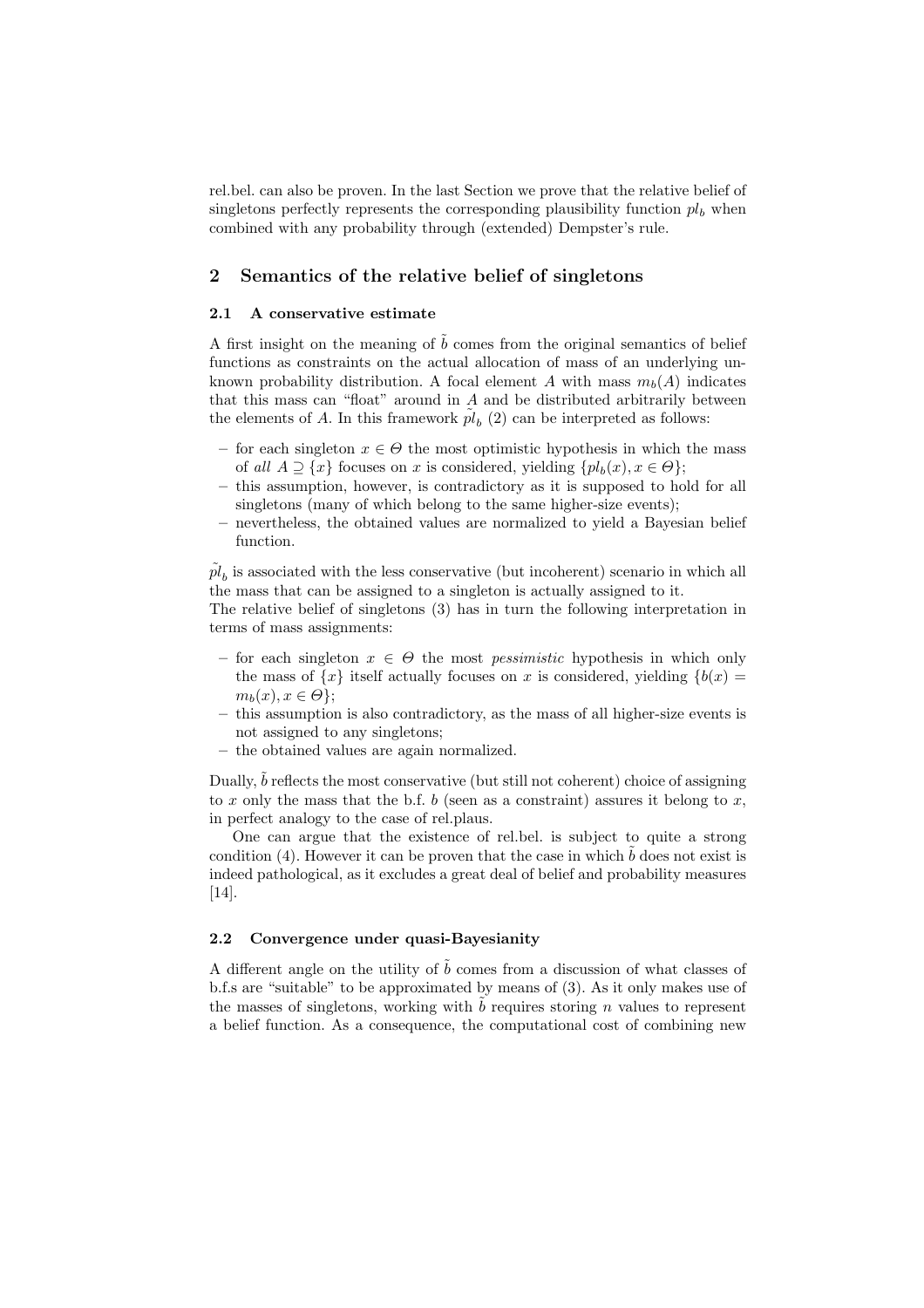evidence through Dempster's rule or disjunctive combination [15] is reduced to  $O(n)$  as only the mass of singletons has to be calculated.

When the actual values of  $\tilde{b}(x)$  are close to those provided by, for instance, pignistic function or rel.plaus. is then more convenient to resort to the relative belief transformation.

Let us call *quasi-Bayesian* b.f.s the belief functions  $b$  for which the mass assigned to singletons is very close to one:

$$
k_{m_b} \doteq \sum_{x \in \Theta} m_b(x) \to 1.
$$

Proposition 1. For quasi-Bayesian b.f.s all Bayesian approximations converge:

$$
\lim_{k_{m_b}\rightarrow 1} BetP[b]=\lim_{k_{m_b}\rightarrow 1} \tilde{pl}_b=\lim_{k_{m_b}\rightarrow 1} \tilde{b}.
$$

For quasi-Bayesian b.f.s the relative belief works as a low-cost proxy for the other Bayesian approximations.

## 3 Relative plausibility and Dempster's rule

Rel.bel. and rel.plaus. are then strictly related. In this paper we prove indeed that  $\tilde{b}$  and  $\tilde{pl}_b$  share also an intimate relationship with Dempster's evidence combination rule  $\oplus$ , as they meet a set of dual properties with respect to  $\oplus$ .

Definition 1. The orthogonal sum or Dempster's sum of two belief functions  $b_1, b_2$  on the same frame  $\Theta$  is a new belief function  $b_1 \oplus b_2$  on  $\Theta$  with b.p.a.

$$
m_{b_1 \oplus b_2}(A) = \frac{\sum_{B \cap C = A} m_{b_1}(B) m_{b_2}(C)}{\sum_{B \cap C \neq \emptyset} m_{b_1}(B) m_{b_2}(C)}
$$
(5)

where  $m_{b_i}$  denotes the b.p.a. associated with  $b_i$ .

We denote with  $k(b_1, b_2)$  the denominator of Equation (5).

Cobb and Shenoy [13] proved that the relative plausibility function  $\tilde{pl}_b$  commutes with respect to Dempster's rule. More precisely, they proved that the relative plausibility of singletons meets the following properties<sup>1</sup> which relates to Dempster's combination rule.

**Proposition 2.** 1. if  $b = b_1 \oplus \cdots \oplus b_m$  then  $\tilde{pl}_b = \tilde{pl}_{b_1} \oplus \cdots \oplus \tilde{pl}_{b_m}$ . In other words, Dempster's sum and the relative plausibility operator

$$
\tilde{pl}: \mathcal{B} \to \mathcal{P} b \mapsto \tilde{pl}[b] = \tilde{pl}_b
$$
\n(6)

commute.

<sup>1</sup> Original statements from [13] have been reformulated according to the notation of this paper.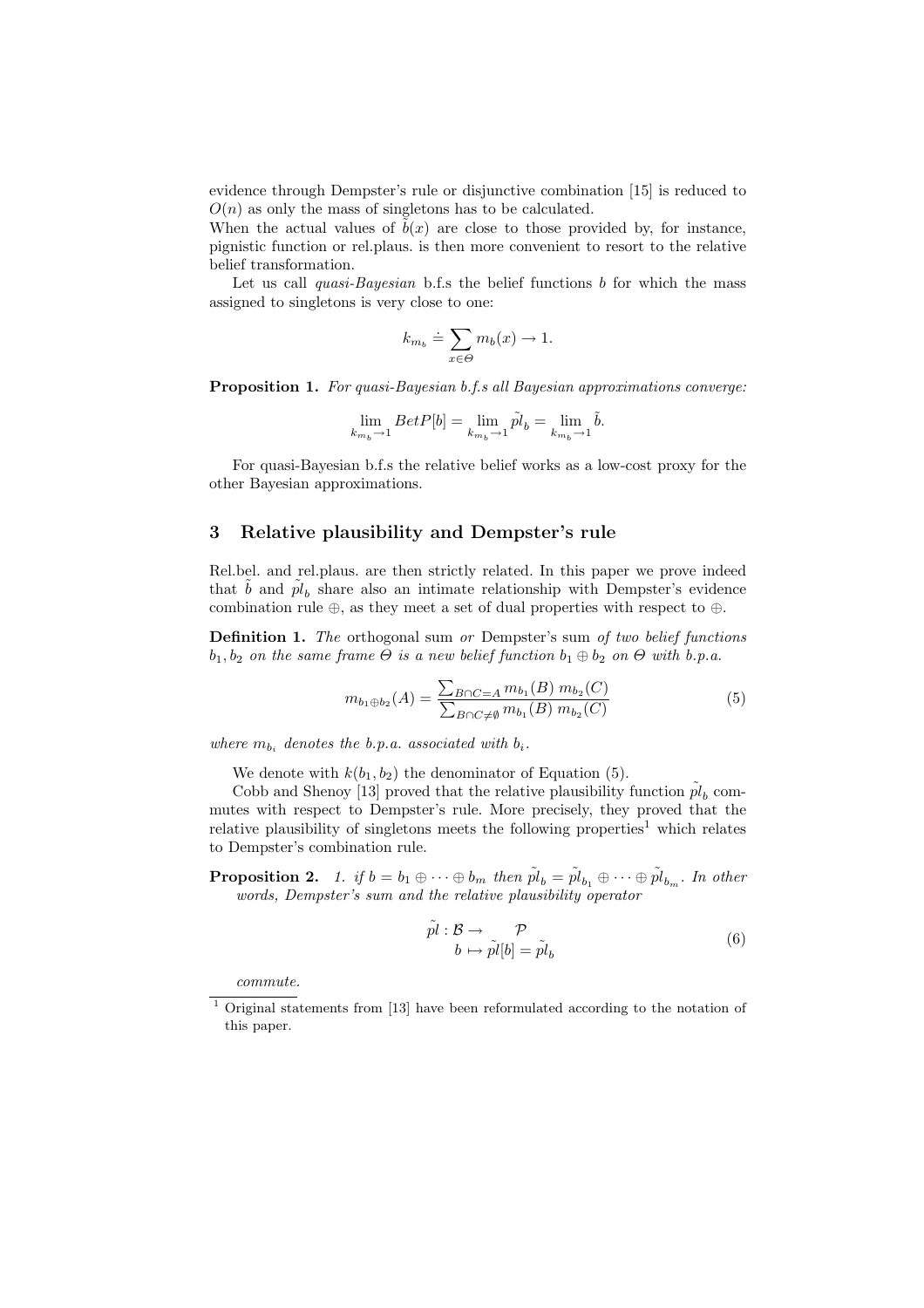- 2. if  $m_b$  is idempotent with respect to Dempster's rule, i.e.  $m_b \oplus m_b = m_b$ , then  $\tilde{p}_b$  is idempotent with respect to  $\oplus$ .
- 3. let us define the limit of a belief function b as

$$
b^{\infty} \doteq \lim_{n \to \infty} b^n \doteq \lim_{n \to \infty} b \oplus \dots \oplus b \qquad (n \text{ times}); \tag{7}
$$

if  $\exists x \in \Theta$  such that  $pl_b(x) > pl_b(y)$   $\forall y \neq x, y \in \Theta$ , then  $\tilde{pl}_{b^\infty}(x) = 1$ ,  $pl_{b^{\infty}}(y) = 0 \,\forall y \neq x.$ 

4. if  $\exists A \subseteq \Theta \ \vert A \vert = k$ ) s.t.  $pl_b(x) = pl_b(y) \ \forall x, y \in A, \ pl_b(x) > pl_b(z) \ \forall x \in \Theta$  $A, z \in \overline{A^c}$ , then  $\tilde{pl}_{b^\infty}(x) = \tilde{pl}_{b^\infty}(y) = 1/k \ \forall x, y \in A$ ,  $\tilde{pl}_{b^\infty}(z) = 0 \ \forall z \in A^c$ .

On his side, Voorbraak has shown [11] that the relative plausibility function perfectly represents a belief function when combined with a probability.

**Proposition 3.** The relative plausibility of singletons  $\tilde{p}_b$  is a perfect representative of b in the probability space when combined through Dempster's rule, i.e.

$$
b \oplus p = \tilde{pl}_b \oplus p, \ \forall p \in \mathcal{P}.
$$

# 4 Pseudo belief functions

The study of the properties of  $\tilde{b}$  requires first to extend the set of objects we work on from that of b.f.s to the more general class of "pseudo belief functions". Namely, the b.p.a.  $m_b$  associated with a b.f. b meets the positivity axiom:  $m_b(A) \geq 0 \ \forall A \subseteq \Theta$ . If we relax this condition we get functions  $\varsigma$  of the form

$$
\varsigma(A) = \sum_{B \subseteq A} m_{\varsigma}(B).
$$

or sum function [16] whose Moebius inverse (1)  $m_c : 2^{\Theta} \setminus \emptyset \to \mathbb{R}$  may assume negative values:  $m_{\varsigma}(B) \ngeq 0 \forall B \subseteq \Theta$ . Sum functions meeting the normalization megative values:  $m_{\varsigma}(B) \not\geq 0$  v $B \subseteq \Theta$ . Sum functions meeting the hormalization axiom  $\sum_{\emptyset \subsetneq A \subseteq \Theta} m_{\varsigma}(A) = 1$ , or *pseudo belief functions* (p.b.f.s) [17], are then natural extensions of belief functions.

# 4.1 Plausibilities as pseudo belief functions

Plausibility functions are p.b.f.s, as they meet the normalization constraint  $pl_b(\Theta) = 1$  for all b. Their Moebius inverse [18]

$$
\mu_b(A) \doteq \sum_{B \subseteq A} (-1)^{|A \setminus B|} pl_b(B) = (-1)^{|A|+1} \sum_{B \supseteq A} m_b(B) \tag{8}
$$

when  $A \neq \emptyset$ ,  $\mu_b(\emptyset) = 0$  is called *basic plausibility assignment* (b.pl.a.). Each pl.f. is an affine combination of basis belief functions

$$
b_A \doteq b \in \mathcal{B} \text{ s.t. } m_b(A) = 1, m_b(B) = 0 \forall B \neq A
$$
 (9)

with coefficients given by its b.pl.a. [18]:

$$
pl_b = \sum_{A \subseteq \Theta} \mu_b(A) b_A.
$$
 (10)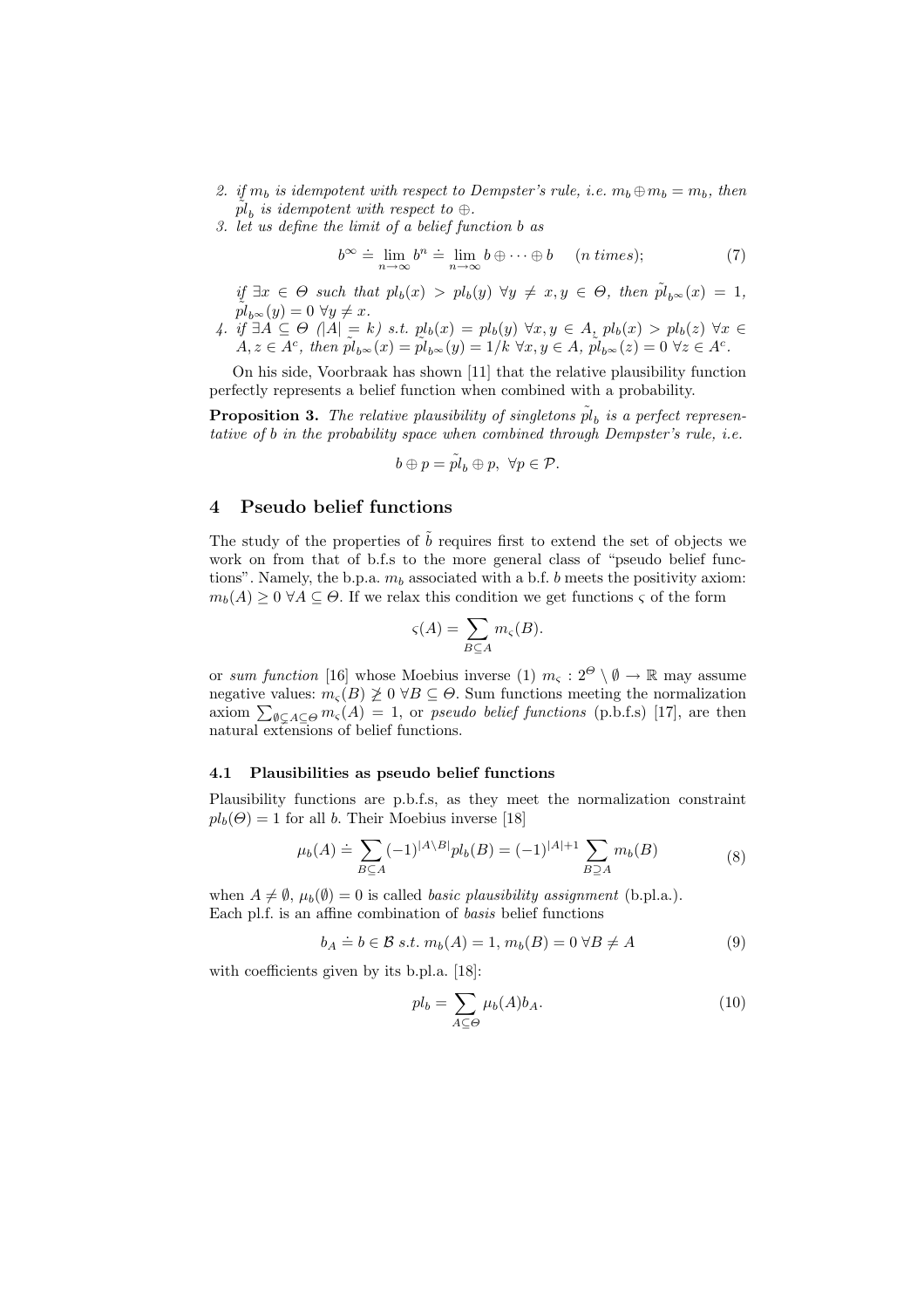### 4.2 Dempster's sum of pseudo belief functions

The orthogonal sum can be naturally extended to pseudo b.f.s by applying (5) to the Moebius inverses  $m_{\varsigma_1}, m_{\varsigma_2}$  of a pair of p.b.f.s. As Cuzzolin has proven [19]

Proposition 4. Dempster's rule defined as in Equation (5) when applied to a pair of pseudo belief functions  $\varsigma_1, \varsigma_2$  yields again a pseudo belief function.

We denote the orthogonal sum of two p.b.f.s  $\varsigma_1, \varsigma_2$  by  $\varsigma_1 \oplus \varsigma_2$ .

# 5 Dual results for relative belief operator

## 5.1 The relative belief operator

As pl.f.s are pseudo b.f.s, Dempster's rule can then be formally applied to pl.f.s too. We can then prove a dual commutativity result for relative beliefs, once introduced (in full analogy to what done for the other Bayesian approximations) the relative belief operator

$$
\begin{array}{c} \tilde{b} : \mathcal{PL} \rightarrow \quad \mathcal{P} \\ pl_b \mapsto \tilde{b}[pl_b] \end{array}
$$

where

$$
\tilde{b}[pl_b](x) \doteq \frac{m_b(x)}{\sum_{y \in \Theta} m_b(y)} \quad \forall x \in \Theta \tag{11}
$$

is defined as usual for b.f.s b such that  $\sum_x m_b(x) \neq 0$ .

As a matter of fact, since  $b$  and  $pl_b$  are in 1-1 correspondence, we could indifferently define two operators mapping respectively a belief function  $b$  onto its relative belief, or the unique plausibility function  $pl<sub>b</sub>$  associated with b onto b. We chose to consider the operator in this second form as this is instrumental to prove the following theorem, the dual of point 1. in Proposition 2.

## 5.2 Commutativity

A useful property of  $\mu_b$  is that [14]

**Lemma 1.**  $m_b(x) = \sum_{A \supseteq \{x\}} \mu_b(A)$ .

Theorem 1. The relative belief operator commutes with respect to Dempster's combination of plausibility functions, namely

$$
\tilde{b}[pl_1 \oplus pl_2] = \tilde{b}[pl_1] \oplus \tilde{b}[pl_2].
$$

Theorem 1 implies that

$$
\tilde{b}[(pl_b)^n] = (\tilde{b}[pl_b])^n.
$$
\n(12)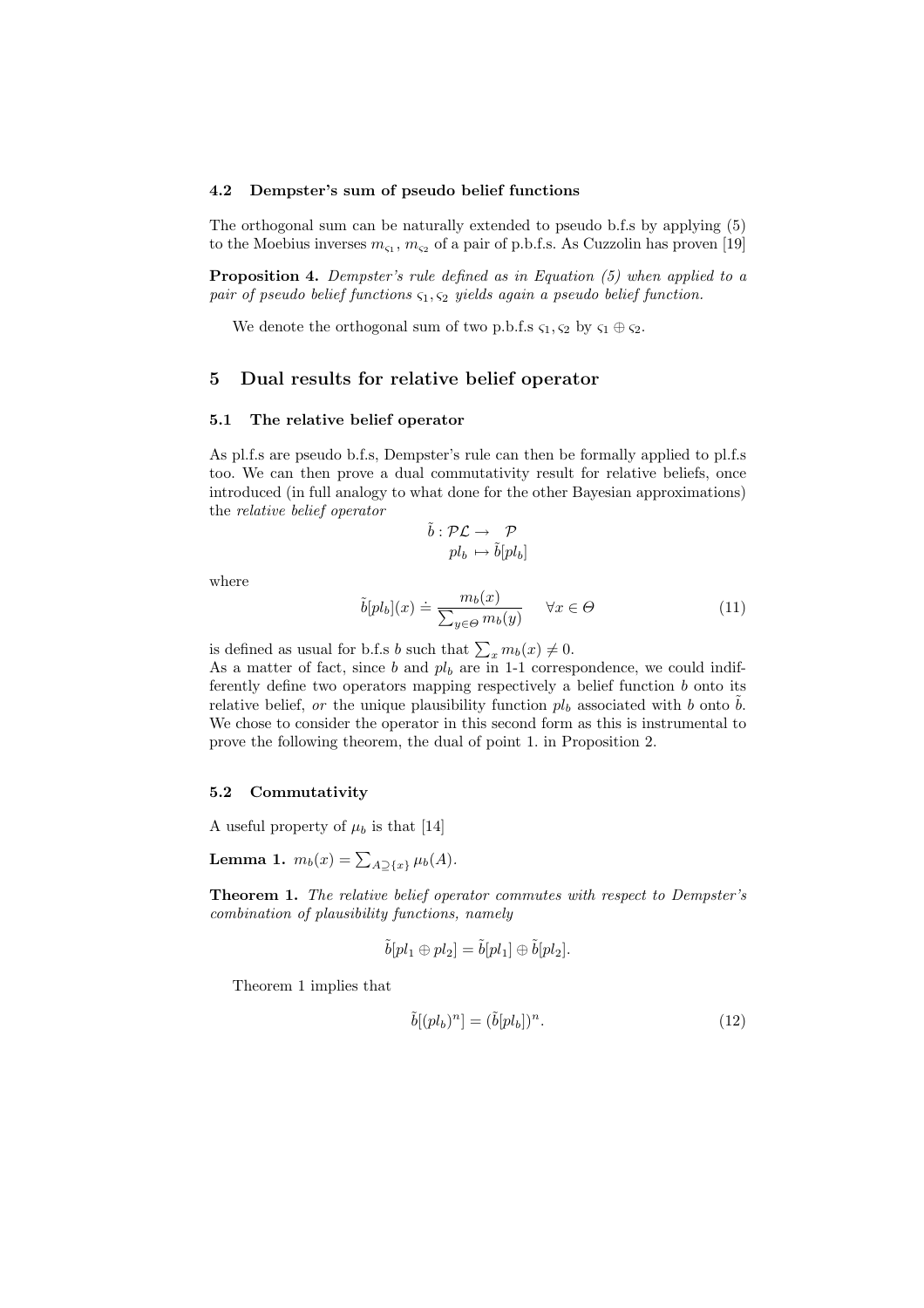#### 5.3 Idempotence

Another consequence of Theorem 1 is an idempotence property which is the dual of point 2. of Proposition 2.

**Theorem 2.** If  $pl_b$  is idempotent with respect to Dempster's rule, i.e.  $pl_b \oplus pl_b =$  $pl_b$ , then  $\tilde{b}[pl_b]$  is itself idempotent:  $\tilde{b}[pl_b] \oplus \tilde{b}[pl_b] = \tilde{b}[pl_b]$ .

*Proof.* By Theorem 1  $\tilde{b}[pl_b] \oplus \tilde{b}[pl_b] = \tilde{b}[pl_b \oplus pl_b]$ , and if  $pl_b \oplus pl_b = pl_b$  the thesis immediately follows.  $\Box$ 

## 5.4 Convergence

The dual statements of the convergence results of Proposition 2 can be proven in a similar fashion.

**Theorem 3.** If  $\exists x \in \Theta$  such that  $b(x) > b(y)$   $\forall y \neq x, y \in \Theta$  then

$$
\tilde{b}[pl_b^{\infty}](x)=1,\; \tilde{b}[pl_b^{\infty}](y)=0 \quad \ \forall y\neq x.
$$

A similar proof can be provided for the following generalization of Theorem 3.

Theorem 4. if  $\exists A \subseteq \Theta$  (|A| = k) s.t.  $b(x) = b(y)$   $\forall x, y \in A$ ,  $b(x) > b(z)$  $\forall x \in A, z \in A^c$  then

$$
\tilde{b}[pl_b^\infty](x)=\tilde{b}[pl_b^\infty](y)=1/k \quad \forall x,y \in A, \hspace{1cm} \tilde{b}[pl_b^\infty](z)=0 \quad \forall z \in A^c.
$$

### 5.5 Example

Let us consider the belief function b on the frame of size four  $\Theta = \{x, y, z, w\}$ defined by the following basic probability assignment:

$$
m_b({x, y}) = 0.4, \quad m_b({y, z}) = 0.4, \quad m_b(w) = 0.2.
$$
 (13)

The corresponding b.pl.a. is by (8)

$$
\mu_b(x) = 0.4,
$$
  $\mu_b(y) = 0.8,$   $\mu_b(z) = 0.4,$   
\n $\mu_b(w) = 0.2,$   $\mu_b({x, y}) = -0.4,$   $\mu_b({y, z}) = -0.4.$  (14)

To check the validity of Theorems 1 and 3 let us then compute the series  $(\tilde{b}[pl_b])^n$ and  $\tilde{b}[(pl_b)^n]$ . By applying Dempster's rule to the b.pl.a. (14)  $(pl_b^2 = pl_b \oplus pl_b)$ we get a new b.pl.a.  $\mu_b^2$  with (see Figure 1)

$$
\begin{array}{ll}\n\mu_b^2(x) = 4/7, & \mu_b^2(y) = 8/7, & \mu_b^2(z) = 4/7, \\
\mu_b^2(w) = -1/7, & \mu_b^2(\{x,y\}) = -4/7, & \mu_b^2(\{y,z\}) = -4/7.\n\end{array}
$$

To compute the corresponding relative belief  $\tilde{b}[pl_b^2]$  we first need to get the plausibility values

$$
pl_b^2({x, y, z}) = \mu_b^2(x) + \mu_b^2(y) + \mu_b^2(z) + \mu_b^2({x, y}) + \mu_b^2({y, z}) = 8/7,
$$
  
\n
$$
pl_b^2({x, y, w}) = pl_b^2({x, z, w}) = pl_b^2({y, z, w}) = 1
$$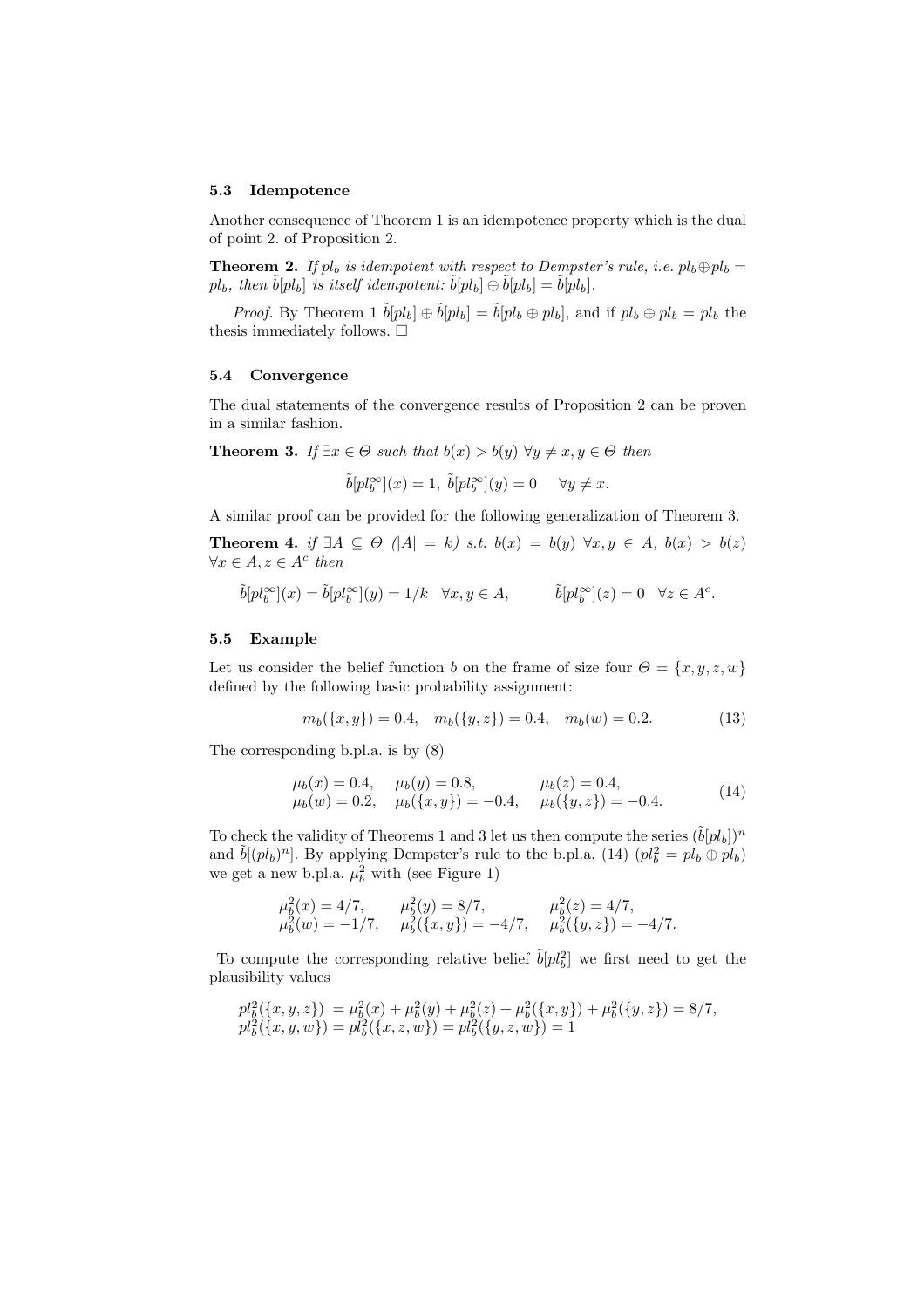| $\{y,z\}$ |         | ${y}$   | $\{z\}$ |         |                                     | ${y}   {y,z}$ |
|-----------|---------|---------|---------|---------|-------------------------------------|---------------|
| $\{x,y\}$ | $\{x\}$ | ${y}$   |         |         | $\{x,y\}$                           | $\{y\}$       |
| $\{w\}$   |         |         |         | $\{w\}$ |                                     |               |
| $\{z\}$   |         |         | $\{z\}$ |         |                                     | $\{z\}$       |
| ${y}$     |         | ${y}$   |         |         | ${y}$                               | ${y}$         |
| $\{x\}$   | $\{x\}$ |         |         |         | $\{x\}$                             |               |
|           | $\{x\}$ | $\{y\}$ |         |         | $\{z\}$ $\{w\}$ $\{x,y\}$ $\{y,z\}$ |               |

Fig. 1. Intersection of focal elements in Dempster's combination of the b.pl.a. (14) with itself. Non-zero mass events for each addendum  $\mu_1 = \mu_2 = \mu_b$  correspond to rows/columns of the table, each entry of the table hosting the related intersection.

which imply by Definition  $pl_b(A) \doteq 1 - b(A^c)$ 

$$
b2(w) = -1/7
$$
,  $b2(z) = 0$ ,  $b2(y) = 0$ ,  $b2(x) = 0$ 

i.e.  $\tilde{b}[pl_b^2] = [0, 0, 0, 1]'$ .

Theorem 1 is confirmed as by (13) (being  $\{w\}$  the only singleton with non-zero mass)  $\tilde{b} = [0, 0, 0, 1]'$  so that  $\tilde{b} \oplus \tilde{b} = [0, 0, 0, 1]'$  and  $\tilde{b}[.]$  commutes with  $pl_b \oplus$ . By combining  $pl_b^2$  with  $pl_b$  one more time we get the b.pl.a.

$$
\mu_b^3(x) = \mu_b^3(z) = 16/31, \quad \mu_b^3(y) = 32/31, \mu_b^3(w) = -1/31, \quad \mu_b^3(\{x, y\}) = \mu_b^3(\{y, z\}) = -16/31
$$

which corresponds to

$$
\begin{array}{ll} p l^3_b(\{x,y,z\})=32/31, & \quad p l^3_b(\{x,y,w\})=1, \\ p l^3_b(\{x,z,w\})=1, & \quad p l^3_b(\{y,z,w\})=1 \end{array}
$$

i.e.

$$
b^3(w) = -1/31
$$
,  $b^3(z) = 0$ ,  $b^3(y) = 0$ ,  $b^3(x) = 0$ 

and  $\tilde{b}[pl_b^3] = [0, 0, 0, 1]'$  which again is equal to  $\tilde{b} \oplus \tilde{b} \oplus \tilde{b}$  as Theorem 1 guarantees. Clearly the series of the basic plausibilities  $(\mu_b)^n$  converges to

$$
\begin{array}{ll} \mu^n_b(x) \rightarrow 1/2^+ , \quad \mu^3_b(y) \rightarrow 1^+ , \qquad \quad \mu^3_b(z) \rightarrow 1/2^+ , \\ \mu^3_b(w) \rightarrow 0^- , \qquad \mu^3_b(\{x,y\}) \rightarrow -1/2^- , \quad \mu^3_b(\{y,z\}) \rightarrow -1/2^- \end{array}
$$

associated with the following plausibility values

$$
\lim_{n \to \infty} pl_b^n(\{x, y, z\}) = 1^+, \quad pl_b^n(\{x, y, w\}) = 1,pl_b^n(\{x, z, w\}) = 1, \qquad pl_b^n(\{y, z, w\}) = 1 \qquad \forall n \ge 1
$$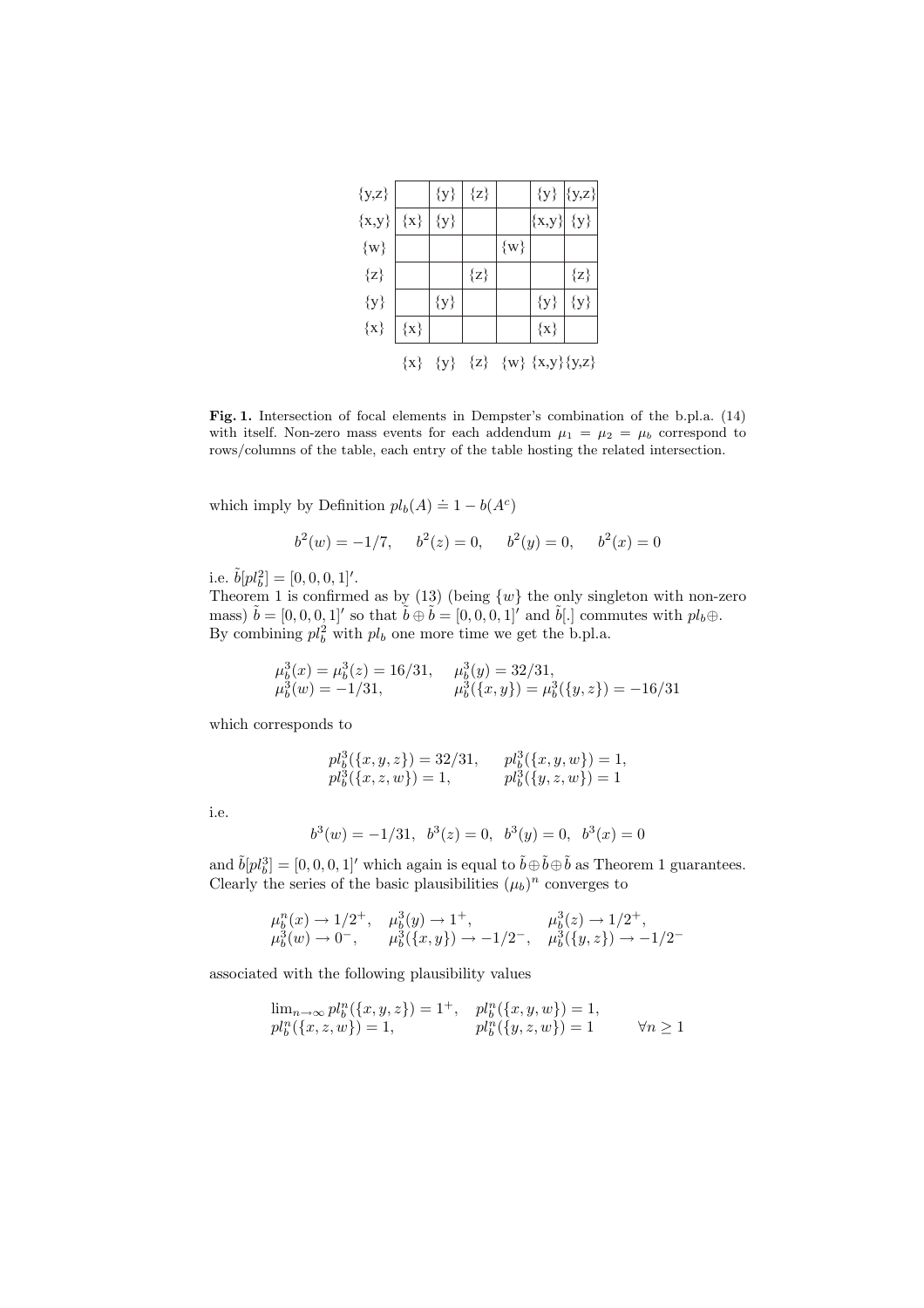which correspond to  $\lim_{n\to\infty} b^n(w) = 0^-, b^n(z) = b^n(y) = b^n(x) = 0 \,\forall n \ge 1$ , so that

$$
\lim_{n \to \infty} \tilde{b}[pl_b^{\infty}](w) = \lim_{n \to \infty} \frac{b^n(w)}{b^n(w)} = 1
$$
  

$$
\lim_{n \to \infty} \tilde{b}[pl_b^{\infty}](x) = \lim_{n \to \infty} \tilde{b}[pl_b^{\infty}](y) =
$$
  

$$
\lim_{n \to \infty} \tilde{b}[pl_b^{\infty}](z) = \lim_{n \to \infty} \frac{0}{b^n(w)} = \lim_{n \to \infty} 0 = 0
$$

in agreement with Theorem 3.

#### 5.6 Combination of plausibilities versus combination of beliefs

It is crucial to notice that Theorem 1 (and by consequence Theorem 3) are about combination of plausibility functions (as pseudo b.f.s) and not combinations of belief functions. Hence, it is *not* true in general that  $\widetilde{b^{\infty}} = (\tilde{b})^{\infty}$  or for that matters that commutativity holds. If we go back to the above example, it is straightforward to see that the combination  $b \oplus b$  of b with itself has b.p.a.

$$
m_{b\oplus b}(\{x,y\}) = \frac{m_b(\{x,y\})m_b(\{x,y\})}{k(b,b)} = \frac{0.16}{0.68} = 0.235,
$$
  
\n
$$
m_{b\oplus b}(\{y,z\}) = \frac{m_b(\{y,z\})m_b(\{y,z\})}{k(b,b)} = \frac{0.16}{0.68} = 0.235,
$$
  
\n
$$
m_{b\oplus b}(w) = \frac{m_b(w)m_b(w)}{k(b,b)} = \frac{0.04}{0.68} = 0.058, m_{b\oplus b}(y)
$$
  
\n
$$
= \frac{m_b(\{x,y\})m_b(\{y,z\}) + m_b(\{y,z\})m_b(\{x,y\})}{k(b,b)} = \frac{0.32}{0.68} = 0.47
$$

which obviously yields

$$
\widetilde{b \oplus b} = \left[0, \frac{0.47}{0.528}, 0, \frac{0.058}{0.528}\right]' \neq \widetilde{b} \oplus \widetilde{b} = [0, 0, 0, 1]'
$$

The basic reason for this is that the plausibility function of a sum of two belief functions is *not* the sum of the associated plausibilities:

$$
[pl_{b_1}\oplus pl_{b_2}]\neq pl_{b_1\oplus b_2}.
$$

## 6 Representation theorem for relative beliefs

A dual of the representation theorem (Proposition 3) for relative beliefs can also be proven, once we recall a result on Dempster's sum of affine combinations [19].

**Proposition 5.** The orthogonal sum  $b \oplus \sum_i \alpha_i b_i$ ,  $\sum_i \alpha_i = 1$  of a b.f. b with **Proposition 5.** The orthogonal sum  $\theta \oplus \sum_i \alpha_i \theta_i$ ,  $\sum_i \alpha_i = 1$  of  $\theta$ <br>any<sup>2</sup> affine combination of b.f.s can be written as  $\theta \oplus \sum_i \alpha_i b_i = \sum$  $i \gamma_i (b \oplus b_i),$ where

$$
\gamma_i = \frac{\alpha_i k(b, b_i)}{\sum_j \alpha_j k(b, b_j)}
$$
(15)

and  $k(b, b_i)$  is the normalization factor of the combination between b and  $b_i$ .

<sup>&</sup>lt;sup>2</sup> In fact the collection  ${b_i}$  is required to include at least a b.f. which is combinable with b, [19].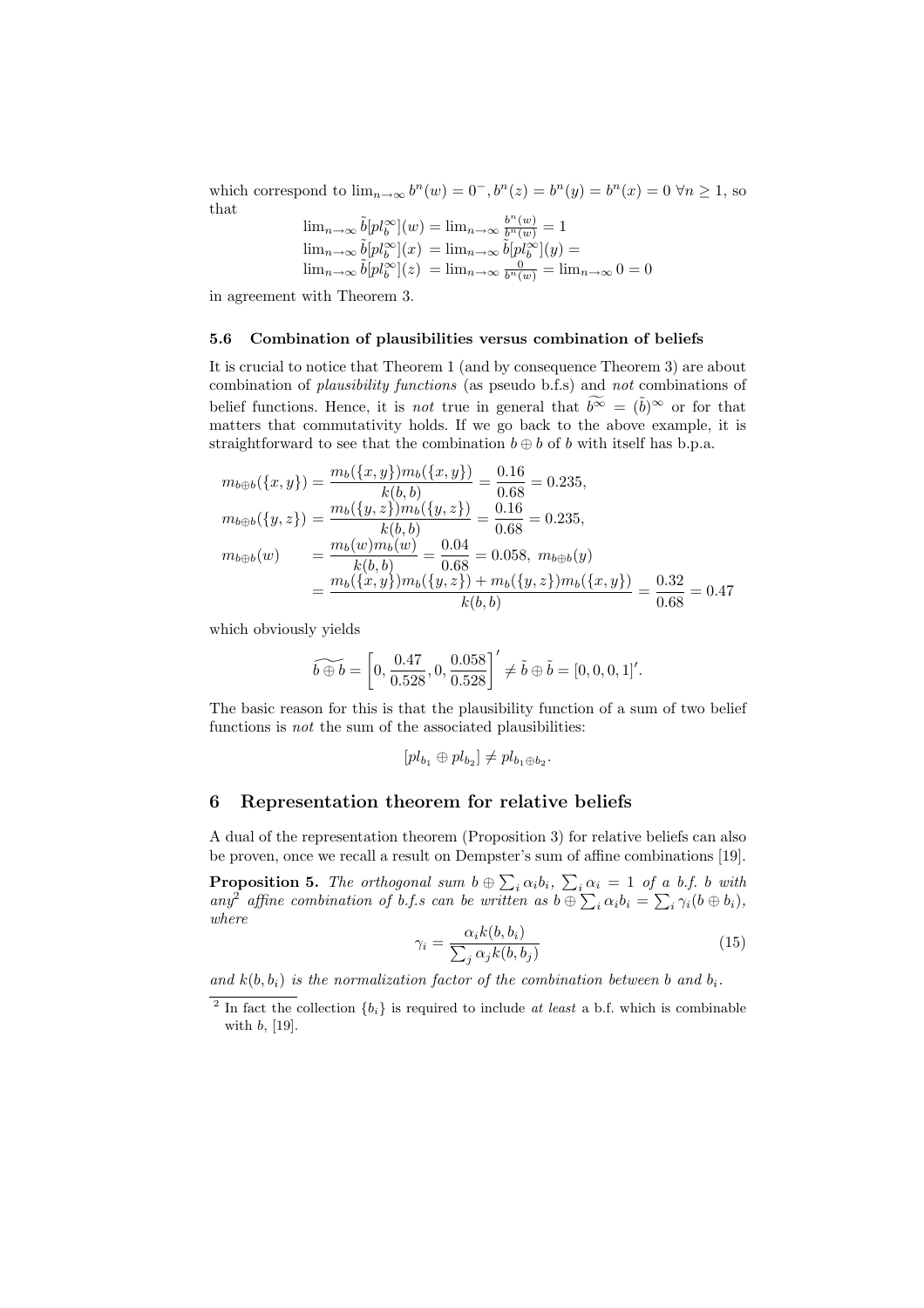**Theorem 5.** The relative belief of singletons  $\tilde{b}$  represents perfectly the corresponding plausibility function  $p_l$  when combined with any probability through (extended) Dempster's rule:

$$
\tilde{b} \oplus p = pl_b \oplus p
$$

for each Bayesian belief function  $p \in \mathcal{P}$ .

Theorem 5 can be obtained by replacing b with  $pl_b$ , and  $\tilde{pl}_b$  by  $\tilde{b}$  in Proposition 3. It is natural to suppose other properties of upper probabilities could in the future be found by analogous transformations of known propositions on lower probabilities, as a useful mathematical characterization of the relation between them.

## 7 Conclusions: Two families of Bayesian approximations

In this paper we studied the properties of the relative belief of singletons as a novel Bayesian approximation of a belief function, and discussed its interpretations and applicability. We proved that relative belief and plausibility of singletons form a distinct family of Bayesian approximations related to Dempster's rule, as they both commute with ⊕, and meet dual representation and idempotence properties. On one side, this suggests a new mathematical form of the duality which exists between upper and lower probabilities that can be used to prove new results. On the other side, once we recall that [10]

**Proposition 6.** Both pignistic function  $BetP[b]$  and orthogonal projection  $\pi[b]$ commute with respect to affine combination:

$$
\pi\Big[\sum_i \alpha_i b_i\Big] = \sum_i \alpha_i \pi[b_i], \quad BetP\Big[\sum_i \alpha_i b_i\Big] = \sum_i \alpha_i BetP[b_i], \quad \sum_i \alpha_i = 1.
$$

the present results bring about a subdivision of all Bayesian approximations in two families, related to Dempster's sum and affine combination respectively.

# Appendix

### Proof of Theorem 1

The basic plausibility assignment of  $pl_1 \oplus pl_2$  is, according to (5),

$$
\mu_{pl_1 \oplus pl_2}(A) = \frac{1}{k(pl_1, pl_2)} \sum_{X \cap Y = A} \mu_1(X)\mu_2(Y)
$$

so that the corresponding relative belief of singletons  $\tilde{b}[pl_1 \oplus pl_2](x)$  (11) is proportional to

$$
m_{pl_1 \oplus pl_2}(x) = \sum_{\substack{A \supseteq \{x\} \\ \sum X \cap Y \supseteq \{x\} \\ k(pl_1, pl_2)}} \mu_{pl_1 \oplus pl_2}(A) = \frac{\sum_{A \supseteq \{x\}} \sum_{X \cap Y = A} \mu_1(X) \mu_2(Y)}{k(pl_1, pl_2)}
$$
(16)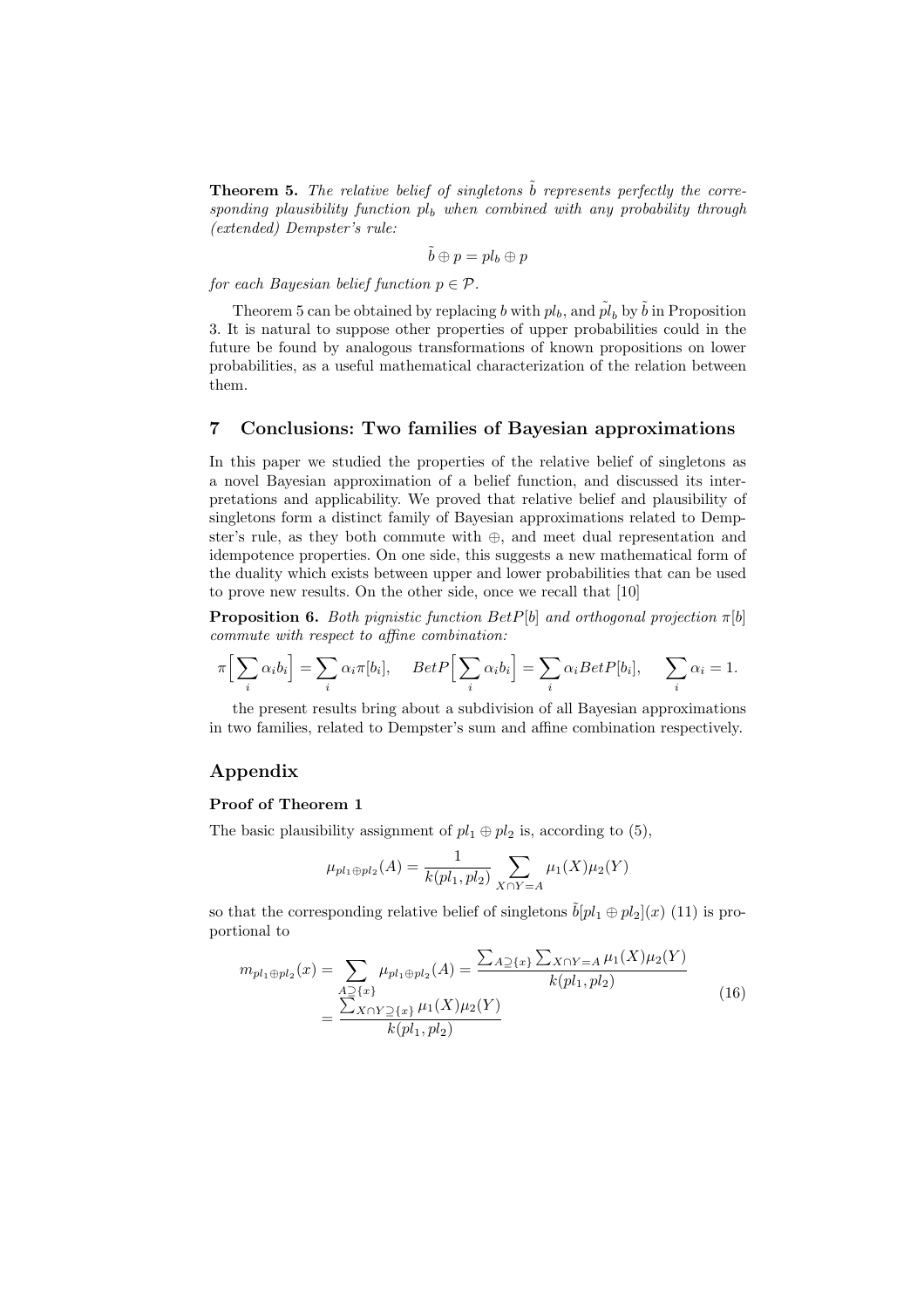where  $m_{pl_1\oplus pl_2}(x)$  denotes the b.p.a. of the (pseudo) b.f. corresponding to the pl.f.  $pl_1 \oplus pl_2$ . As  $\sum_{X\supseteq\{x\}} \mu_b(X) = m_b(x)$  by Lemma 1,

$$
\tilde{b}[pl_1](x) \propto m_1(x) = \sum_{X \supseteq \{x\}} \mu_1(X), \quad \tilde{b}[pl_2](x) \propto m_2(x) = \sum_{X \supseteq \{x\}} \mu_2(X)
$$

so that their Dempster's combination is

$$
(\tilde{b}[pl_1] \oplus \tilde{b}[pl_2])(x) \propto \Big(\sum_{X \supseteq \{x\}} \mu_1(X)\Big) \Big(\sum_{Y \supseteq \{x\}} \mu_2(Y)\Big) = \sum_{X \cap Y \supseteq \{x\}} \mu_1(X)\mu_2(Y)
$$

and by normalizing we get (16).

# Proof of Theorem 3

Taking the limit on both sides of Equation (12) we get

$$
\tilde{b}[pl_b^{\infty}] = (\tilde{b}[pl_b])^{\infty}.
$$
\n(17)

Let us now focus on the quantity on the right hand side:  $(\tilde{b}[pl_b])^{\infty} = \lim_{n \to \infty} (\tilde{b}[pl_b])^n$ . Since  $(\tilde{b}[pl_b])^n(x) = K(b(x))^n$  (where K is a constant independent on x) and x is the unique most believed state, it follows that

$$
(\tilde{b}[pl_b])^{\infty}(x) = 1, \quad (\tilde{b}[pl_b])^{\infty}(y) = 0 \quad \forall y \neq x. \tag{18}
$$

Hence by (17)  $\tilde{b}[pl_b^{\infty}](x) = 1$ , and  $\tilde{b}[pl_b^{\infty}](y) = 0 \,\forall y \neq x$ .

## Proof of Theorem 5

Once expressed a plausibility function in terms of its basic plausibility assignment (10) we can apply the commutativity property (Proposition 5), obtaining

$$
pl_b \oplus p = \sum_{A \subseteq \Theta} \nu(A)p \oplus b_A \tag{19}
$$

where

$$
\nu(A) = \frac{\mu_b(A)k(p, b_A)}{\sum_{B \subseteq \Theta} \mu_b(B)k(p, b_B)}, \quad p \oplus b_A = \frac{\sum_{x \in A} p(x)b_x}{k(p, b_A)}
$$

with  $k(p, b_A) = \sum_{x \in A} p(x)$ . Once replaced these expressions in (19) we get

$$
pl_b \oplus p = \frac{\sum_{A \subseteq \Theta} \mu_b(A) \left(\sum_{x \in A} p(x) b_x\right)}{\sum_{B \subseteq \Theta} \mu_b(B) \left(\sum_{y \in B} p(y)\right)} = \frac{\sum_{x \in \Theta} p(x) \left(\sum_{A \supseteq \{x\}} \mu_b(A)\right) b_x}{\sum_{y \in \Theta} p(y) \left(\sum_{B \supseteq \{y\}} \mu_b(B)\right)} = \frac{\sum_{x \in \Theta} p(x) m_b(x) b_x}{\sum_{y \in \Theta} p(y) m_b(y)}
$$

again by Lemma 1. But this is exactly  $\tilde{b} \oplus p$ , as a direct application of Dempster's rule (5) shows.